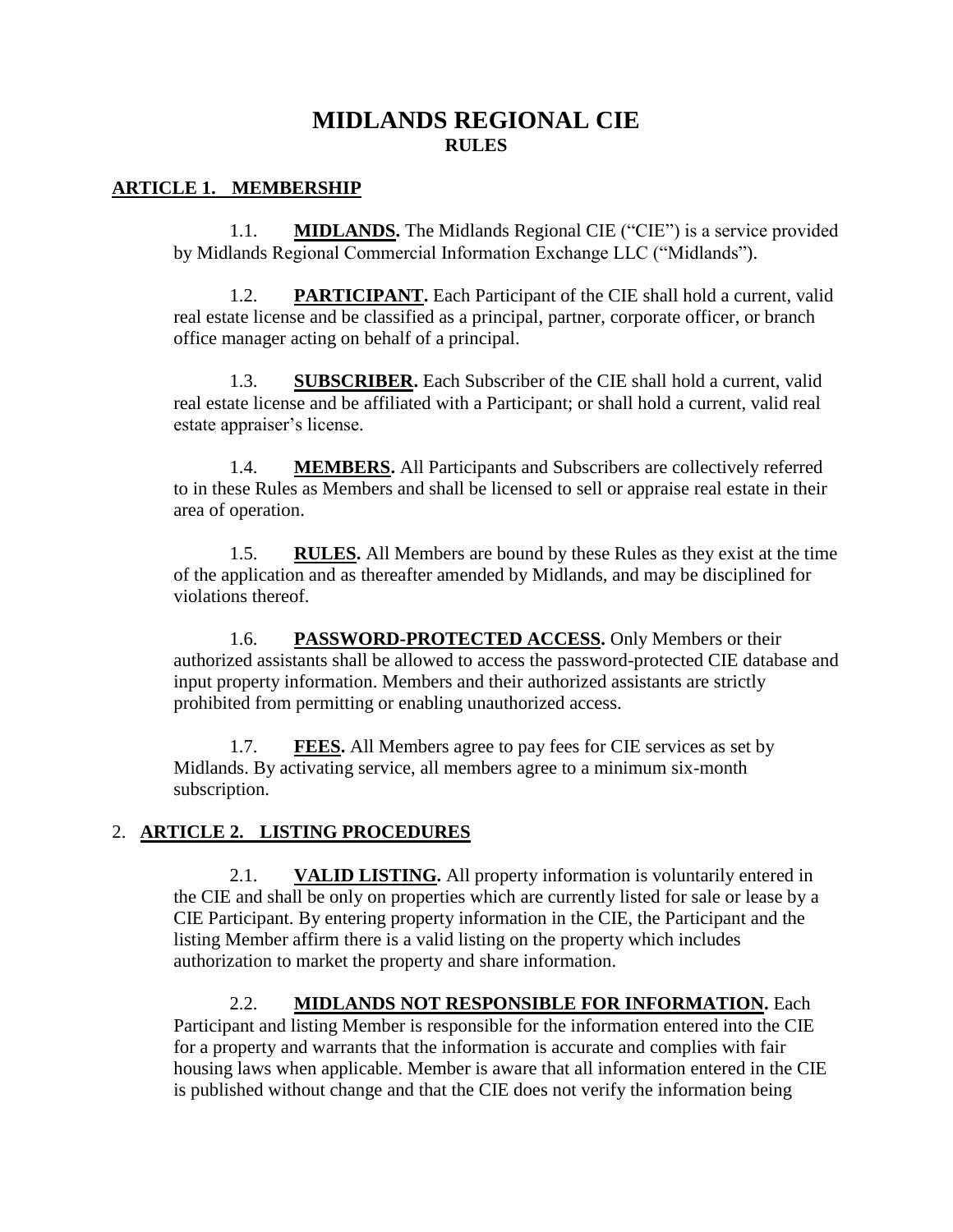entered and disclaims any liability or responsibility for its accuracy. Each Participant and listing Member agrees to hold Midlands harmless from, and pay the cost of defense, of any claim or liability arising from the information the Participant and listing Member places in the CIE.

#### 2.3. **PROPERTY TYPES AND FILING PROCEDURES.**

2.3.1. Submission of any property information to the CIE is voluntary on the part of the Participant. Information on property for sale, lease, or exchange of any type, not considered single-family residential, located in the general region with proximity to the greater Omaha-Lincoln area may be submitted by Participants to the CIE.

2.3.2. While the CIE does not require a Participant acting on behalf of a seller or lessor to utilize a particular listing contract or other form of agreement, the CIE shall require use of a standardized property information input module to submit information on properties for sale, lease, or exchange to the CIE. The CIE does not require a Participant acting on behalf of a buyer to utilize a written buyer's agent agreement.

2.3.3. The CIE accepts information on properties which are currently listed on an exclusive right to sell or lease basis, or exclusive agency basis as well as other forms of agreement that make it possible for the Participant to market the property. A Participant submitting property information to the CIE must have a listing agreement that includes the seller's written authorization for the Participant to submit the information to the CIE.

2.3.4. Participants shall not enter information on properties taken on a net listing basis since such listings are considered unethical.

2.3.5. Withdrawal of Filing Prior to Termination: Filings may be withdrawn from the Exchange by the filing Participant through the submission of a written withdrawal notice signed by the Participant.

2.4. **STATUS.** Listing information entered in the CIE shall at all times be accurately placed in one of the following six categories:

- Active
- Under Contract (Transaction Pending)
- Withdrawn or Cancelled
- Leased
- Sold
- Expired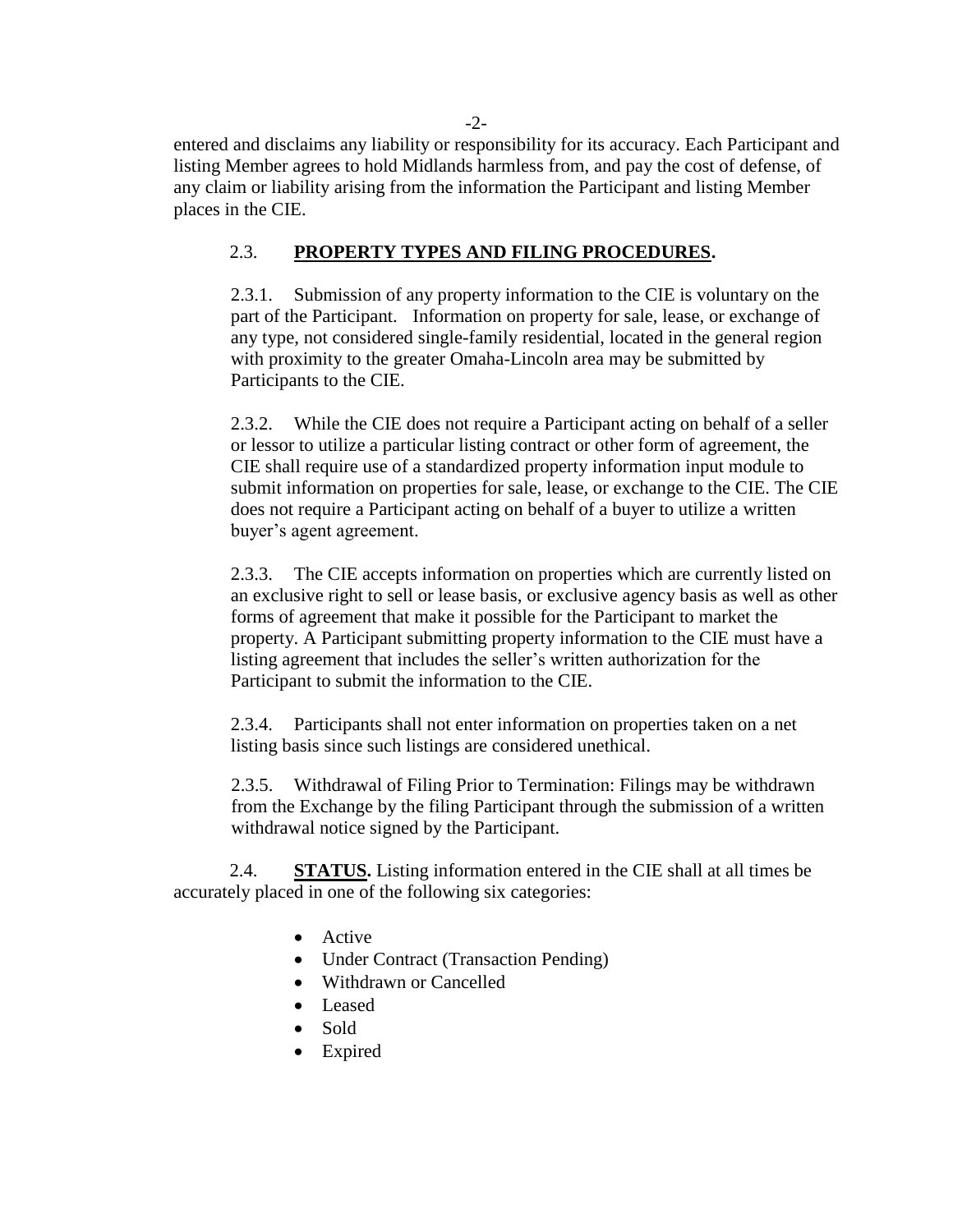2.5. **SPECIFICATION OF PRICE.** All listings shall specify the price at which the property is being marketed unless the property is identified as being subject to auction.

2.6. **PUBLIC ACCESS.** Public display, including display on Midlandsapproved third-party websites, will be made available to Active-status property information.

2.7. **REQUIRED INFORMATION.** The entry of standardized fields of property information shall include a list price, expiration date and other system-required fields of information that must be entered in the CIE for each property. If the Member does not have an ownership interest in the property, the Member shall have a written agreement with the owner of the property to market the property on behalf of the owner.

2.8. **COOPERATION AND COMPENSATION .** Property information entered into the CIE does not include an offer of cooperation or compensation to other Members. Members must arrange the terms of cooperation directly.

2.9. **EXPIRATION DATE.** Property information entered in the CIE automatically expires on the date specified in the property information unless renewed by the Member prior to the expiration date. If a property expires, an extension may be processed or the listing shall be processed as a new listing.

2.10. **INFORMATION CHANGES .** For the benefit of all Members, changes in the status, list price, or other property information shall be submitted to the CIE within three business days.

2.11. **NON-MEMBER LISTINGS WITHDRAWN.** When a Member is suspended, terminated, or voluntarily resigns from the CIE, all Active- and Under Contract-status property information of the Member will automatically be changed to a Withdrawn-status.

#### 3. **ARTICLE 3. NEGOTIATIONS**

The filing of information with the CIE by a Participant acting on behalf of a seller or lessor does not, in and of itself, constitute an offer of cooperation. Any Participant, or licensee affiliated with a Participant, wishing to cooperate in the marketing of the property must contact the filing Participant to determine the type of cooperation offered, the compensation offered (if any) to Participants procuring a purchaser or lessee, and the terms and conditions upon which the property being offered may be shown.

Any Participant or licensee affiliated with a Participant, attempting to locate a property on behalf of a buyer must contact the Participant representing the seller/lessor to determine the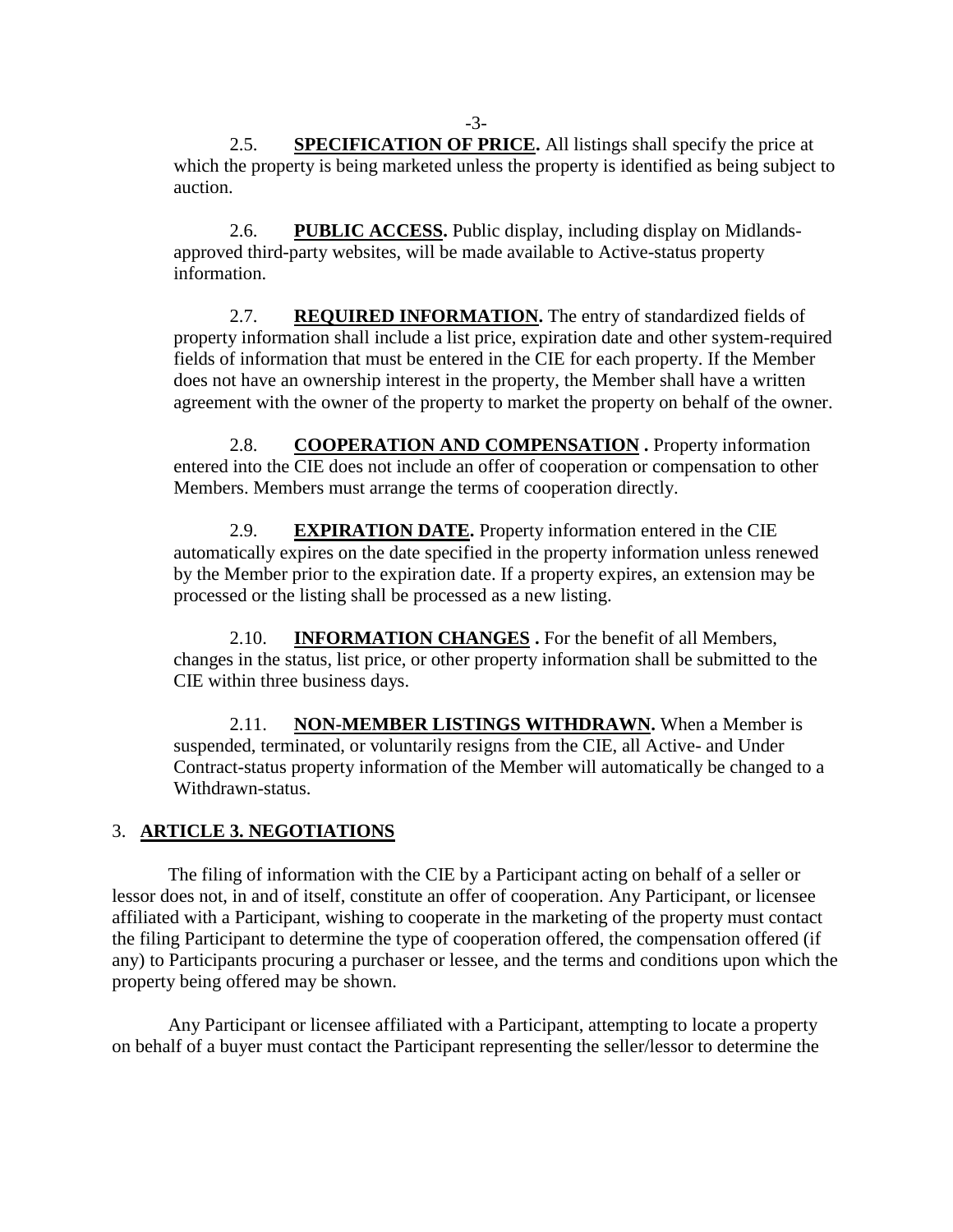terms and conditions of cooperation, the compensation offered (if any), and to arrange showings of prospective properties.

#### 3.1. **PRESENTATION OF OFFERS AND COUNTER-OFFERS.** A

filing Participant acting as the agent of a seller or lessor shall present all offers to the seller or lessor until closing unless precluded by law, government rule, regulation, or unless otherwise agreed in writing between the seller(s) or lessor(s) and filing Participant. Unless a subsequent offer is contingent upon the termination of an existing contract, the filing Participant shall recommend that the seller(s) or lessor(s) obtain the advice of legal counsel prior to accepting a subsequent offer. Participants representing buyers or tenants shall submit to the buyer or tenant all offers and counter-offers until acceptance, and shall recommend that buyers and tenants obtain legal advice where there is a question about whether a pre-existing contract has been terminated.

## 3.2. **RIGHT OF PARTICIPANT PRODUCING OFFER IN**

**PRESENTATION OF OFFER.** The Participant producing the offer, or his representative, has the right to participate in the presentation to the seller or lessor of any offer he secures to purchase, lease, or exchange. He does not have the right to be present at any discussion or evaluation of that offer by the seller or lessor and the filing Participant. However, if the seller or lessor gives written instructions to the filing Participant that the Participant producing the offer not be present when an offer the broker secured is presented, the Participant producing the offer has the right to a copy of the seller's or lessor's written instructions. None of the foregoing diminishes the filing Participant's right to control the establishment of appointments for such presentations.

#### 3.3. **RIGHT OF SELLER/LESSOR REPRESENTATIVE IN**

**PRESENTATION OF COUNTER-OFFER.** The Participant representing the seller or lessor, or his representatives, has the right to participate in the presentation of any counter-offer made by the seller or lessor. He does not have the right to be present at any discussion or evaluation of a counter-offer by the purchaser or lessee (except where the cooperating broker is a subagent). However, if the purchaser or lessee gives written instructions to the cooperating broker that the Participant representing the seller or lessor not be present when a counter-offer is presented, that broker has the right to a copy of the purchaser's or lessee's written instructions.

3.4. **REPORTING SALES.** Status changes, including final closing of sales, shall be reported to the CIE by the Participant within three business days after they have occurred.

3.5. **REPORTING CANCELLED PENDING SALES.** The Participant making the original filing shall report any cancelled sale, lease, or exchange to the Exchange within three business days and the property information filing shall be reinstated in the compilation of current information.

-4-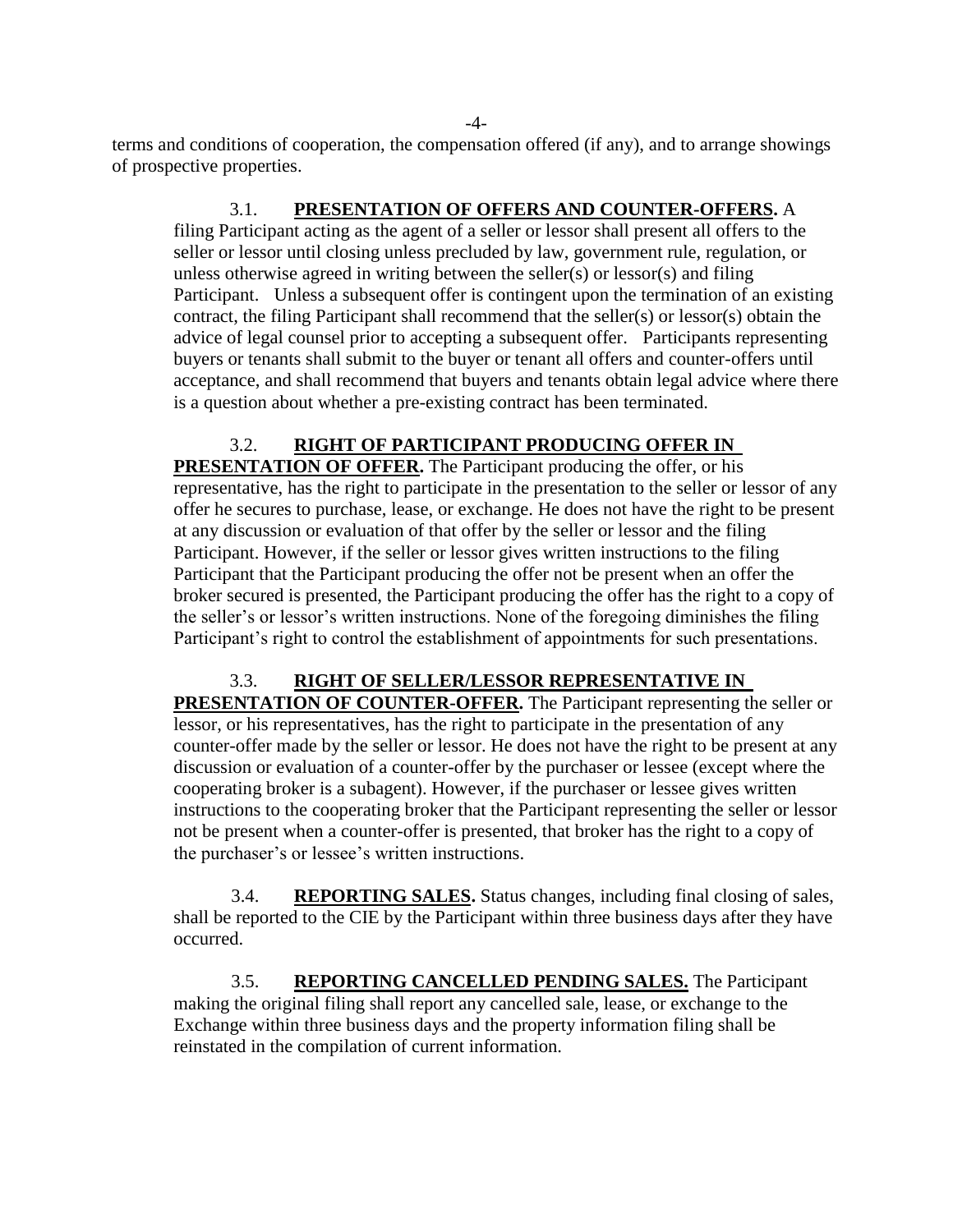3.6. **AUTHORITY TO ADVERTISE, REPORT STATUS.** The listing agreement of a property filed with the CIE by the listing broker should include a provision expressly granting the listing broker authority to advertise; to file the listing with the CIE; to provide timely notice of status changes of the listing to the CIE; and to provide sales information including sales price to the CIE upon closing of the sale of the property.

## 4. **ARTICLE 4. PROHIBITIONS**

4.1. **INFORMATION FOR PARTICIPANTS ONLY.** Password access to the CIE system shall not be made available to any non-Member of the CIE, except authorized assistants while working under the supervision of a Member.

4.2. **SIGNS ON THE PROPERTY.** Only the For-Sale, For-Lease, Sold, or Leased signs of the filing Participant may be placed on the property, unless authorized by the filing Participant.

## 5. **ARTICLE 5. CIE FEES**

5.1. **NOTICE OF CIE FEES.** The fees charged for the CIE service are set by Midlands and may be adjusted from time to time. CIE Members will be notified of increases in fees being charged at least 30 days prior to implementation of the change.

5.2. **METHOD OF PAYMENT.** Members shall pay periodic CIE fees by utilizing electronic deductions from a bank or savings account designated by the Member, or other such method approved by Midlands.

5.3. **FAILED PAYMENT.** If a payment is not received within 10 days of its due date, the Member shall be immediately suspended from further CIE access. The suspension will remain in force until the account is paid in full, together with any bank charges assessed, or other fees established by Midlands.

5.4. **REINSTATEMENT PENALTY.** When a Member's payment fails more than once during any six-month period, due to the fault of the Member, a penalty, in an amount established by Midlands, will be assessed.

5.5. **NOTICE TO STOP SERVICE.** No refunds of monthly service fees will be made to Members. Members must give notice to Midlands prior to the last business-day of the month to stop CIE service.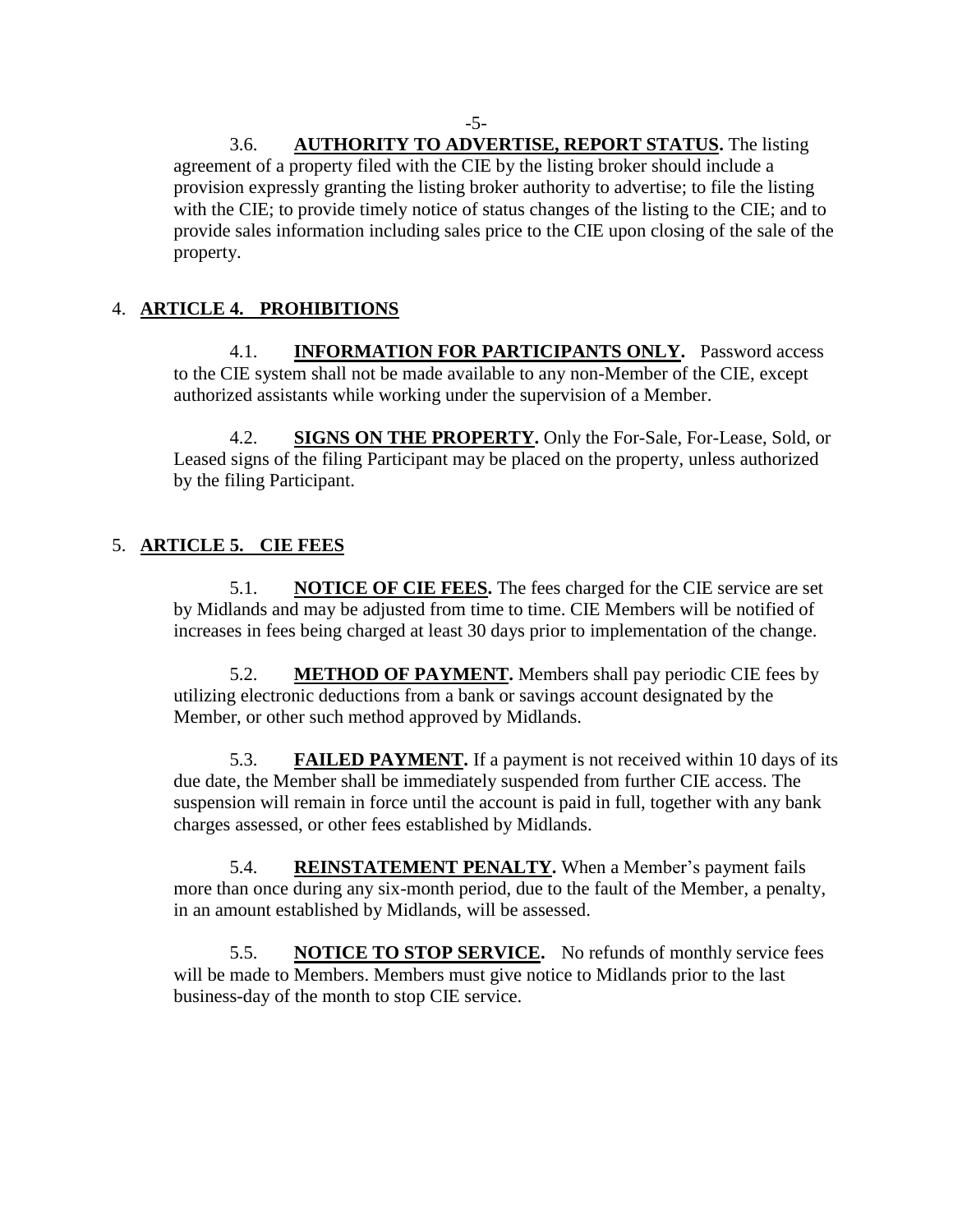## 6. **ARTICLE 6. DISCIPLINARY ACTION**

The following disciplinary action may be taken by Midlands against Members for the following violations:

6.1. **ACCESS.** A member or their assistant who enables a non-Member to gain unauthorized use of the CIE information, or otherwise allows a non-Member to gain password-access to the CIE system, may be terminated, suspended, and/or fined up to \$2,500 per offense.

6.2. **INACCURATE INFORMATION.** Violation of rules pertaining to a Member's failure to provide accurate information in a timely manner may result in a fine up to \$250 per offense.

6.3. **OTHER VIOLATIONS .** Violation of any other rules of the CIE can result in warnings, suspensions, terminations, or fines as determined by Midlands, based on the facts and circumstances of the case.

## 7. **ARTICLE 7. MANAGEMENT**

7.1. **MANAGEMENT.** All day-to-day operations of Midlands and the CIE shall be controlled by the managing board as defined in the Midlands Regional Commercial Information Exchange, LLC agreement.

#### 8. **ARTICLE 8. ENFORCEMENT OF DISCIPLINARY ACTION**

8.1. **ALLEGED VIOLATIONS.** Midlands shall give consideration to all written complaints alleging violations of these Rules.

8.2. **VIOLATIONS AND PROCESS - REALTORS®.** If the alleged offense is a violation of the CIE Rules by a Member that is a REALTOR®, and does not involve a charge of alleged unethical conduct or a request for arbitration, it may be administratively considered and determined by Midlands, and if a violation is determined, Midlands may direct the imposition of sanctions as outlined above, provided the recipient of such sanctions may request a hearing in accordance with the procedure established for professional conduct complaints by the Primary REALTOR® association within 20 days following receipt of Midland's decision. No further appeal shall be allowed.

8.3. **VIOLATIONS AND PROCESS – NON-REALTORS®.** If the alleged offense is a violation by a Member that is not a REALTOR®, and does not involve a charge of alleged violation of one or more of the provisions of Article 14 of these rules or a request for arbitration, it may administratively be considered and determined by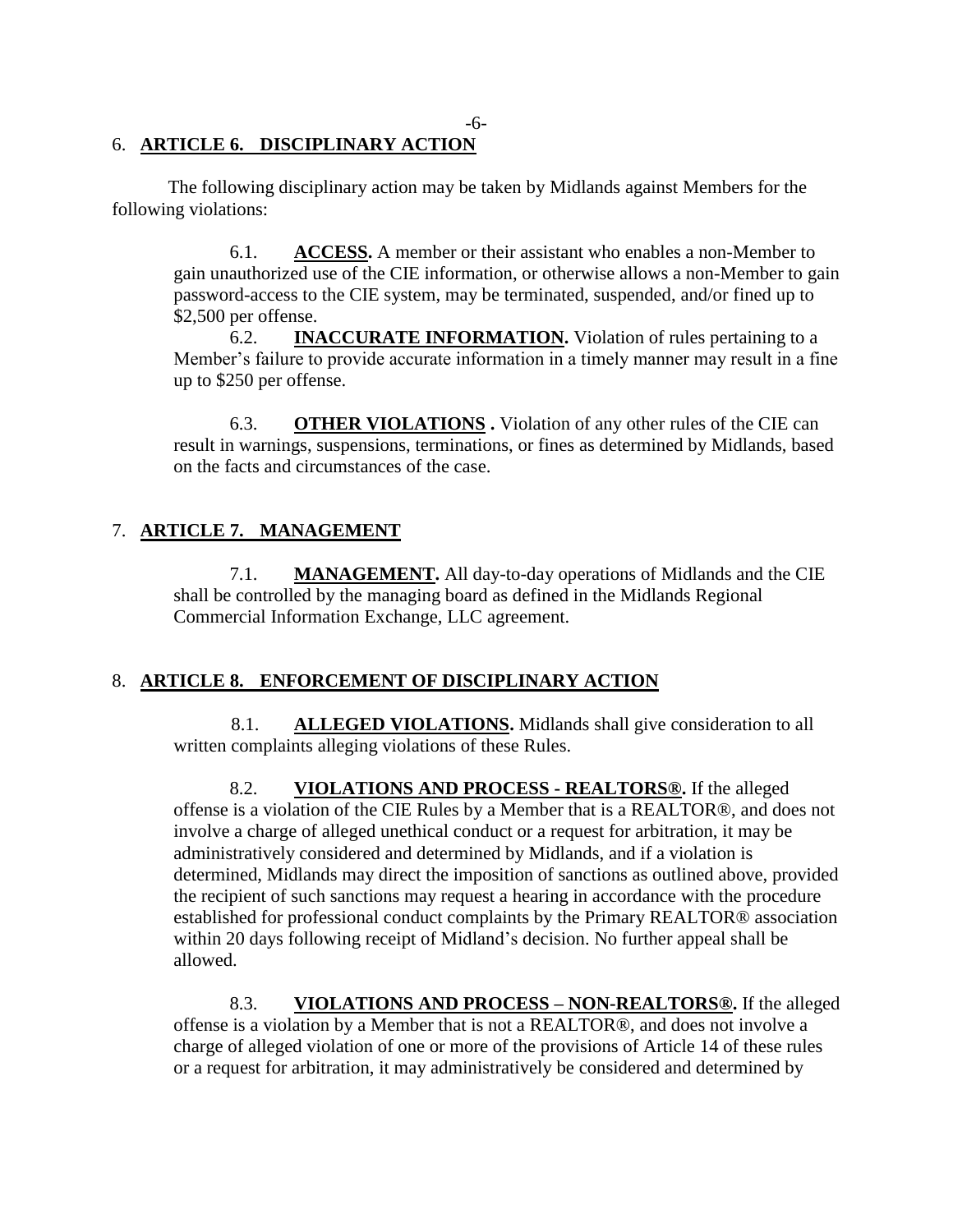Midlands. If a violation is determined, Midlands may direct the imposition of sanctions outlined above, provided that within 20 days of recipient of such sanctions, Member may request a hearing through the Professional Standards process established by the REALTOR® Association in accordance with the Association bylaws. If, rather than conducting an administrative review, Midlands has a procedure established to conduct hearings, the decision of the hearing tribunal may be appealed to the REALTOR® Association. Alleged violations of Article 14 of these Rules shall be referred to the Professional Standards process established by the REALTOR® Association except that if the charge alleges a refusal to arbitrate, such charge shall be referred directly to the Board of Directors of the Association.

8.4. **COMPLAINTS OF UNETHICAL CONDUCT.** Complaints of alleged unethical conduct or requests for arbitration shall be referred to the REALTOR® Association for appropriate action in accordance with the professional standards procedures established in the Bylaws of the Association.

## **9. ARTICLE 9. OWNERSHIP OF EXCHANGE COMPILATION AND COPYRIGHT**

9.1. **SUBMISSION OF INFORMATION.** By the act of submitting any property information to the CIE, the Member represents that the Member has been authorized to grant and also thereby does grant authority for Midlands to include the property information content in its copyrighted CIE compilation<sup>1</sup> and also in any statistical report or comparable transactions. Property information content includes, but is not limited to, photographs, images, graphics, audio and video recordings, virtual tours, drawings, descriptions, remarks, narratives, pricing information, and other details or information related to listed property.

9.2. **COPYRIGHT.** All right, title and interest in the CIE compilation created and copyrighted by Midlands, and in the copyright rights therein, shall at all times remain vested in Midlands.

#### 10. **ARTICLE 10. USE OF COPYRIGHTED EXCHANGE COMPILATION**

 $\overline{a}$ 

10.1. **DISTRIBUTION.** Participants shall at all times maintain control over, and responsibility for, each of the CIE compilations leased to them by Midlands, and shall not distribute the compilation to anyone other than Members.

10.2. **DISPLAY.** Members shall be permitted to display the CIE compilation to prospective sellers, lessors, and purchasers only in conjunction with their ordinary

<sup>&</sup>lt;sup>1</sup>The term "CIE compilation" as used in Article 9 shall be construed to include any format in which property data is collected and disseminated to the Participants.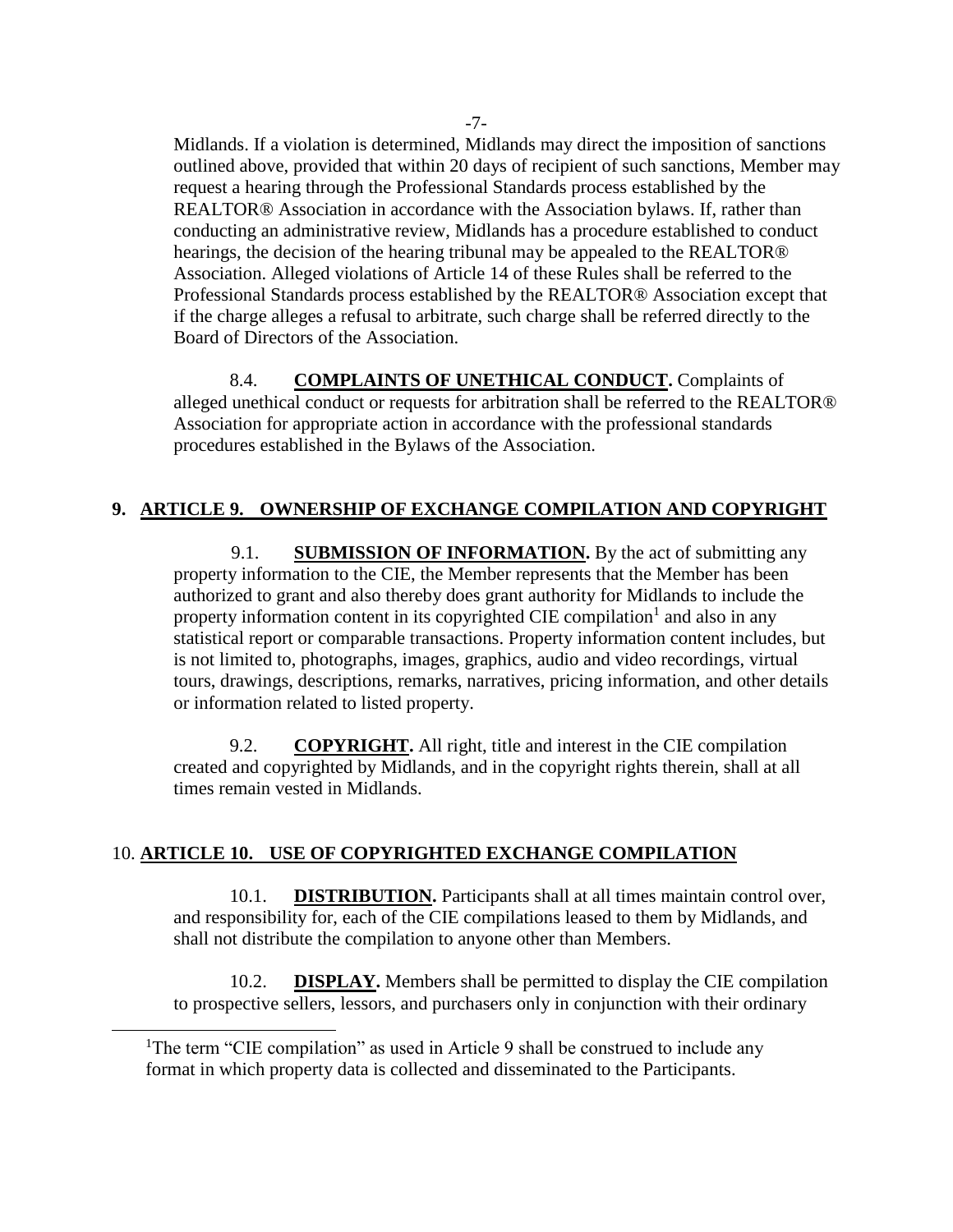#### -8-

business activities of attempting to market properties or to identify suitable properties for buyers or lessees.

10.3. **REPRODUCTION.** Members shall not reproduce any CIE compilation or any portion thereof, except in the following circumstances:

- 10.3.1. Members may reproduce from the compilation and distribute to prospective sellers, lessors, and purchasers a reasonable<sup>2</sup> number of single copies of property information contained in the CIE compilation.
- 10.3.2. Nothing contained in this Article shall be construed to preclude any Member from utilizing, displaying, distributing, or reproducing property information sheets or other compilations of data pertaining exclusively to properties submitted to the CIE by the Participant.
- 10.3.3. The CIE compilation is provided for the exclusive use of Members who are authorized to have access to such information for use in the normal course of their business of selling, leasing and appraising properties.
- 10.3.4. None of the foregoing shall be construed to prevent any individual legitimately in possession of current property information, sold information, comparables, or statistical information from utilizing such information to support valuations on particular properties for clients and customers. Any CIE content in data feeds available to participants for real estate brokerage purposes must also be available to participants for valuation purposes, including automated valuations. Midlands must either permit use of existing data feeds, or create a separate data feed, to satisfy this requirement. Midlands may require execution of a third-party license agreement where deemed appropriate by Midlands. Midlands may require participants permitted to use such data feeds to pay a

 $\overline{a}$ 

 $2$ It is intended that the Participant be permitted to provide buyers or lessees with information relating to properties which the buyer or lessee has an interest in, or in which the Participant is seeking to promote interest. The term reasonable, as used herein, should therefore be construed to permit only limited reproduction of property information intended to facilitate the decision-making process in the consideration of a purchase, lease, or exchange. Factors which shall be considered in deciding whether the reproductions are reasonable in number, shall include, but are not limited to, the total number of filings in the compilation; how closely the filing reproduced are related to the purchaser(s) or lessee(s) expressed desires and ability to purchase or lease; whether the reproductions were made on a selective basis; and whether the type of properties are consistent with a normal itinerary of properties which would be shown to the prospective purchaser or lessee.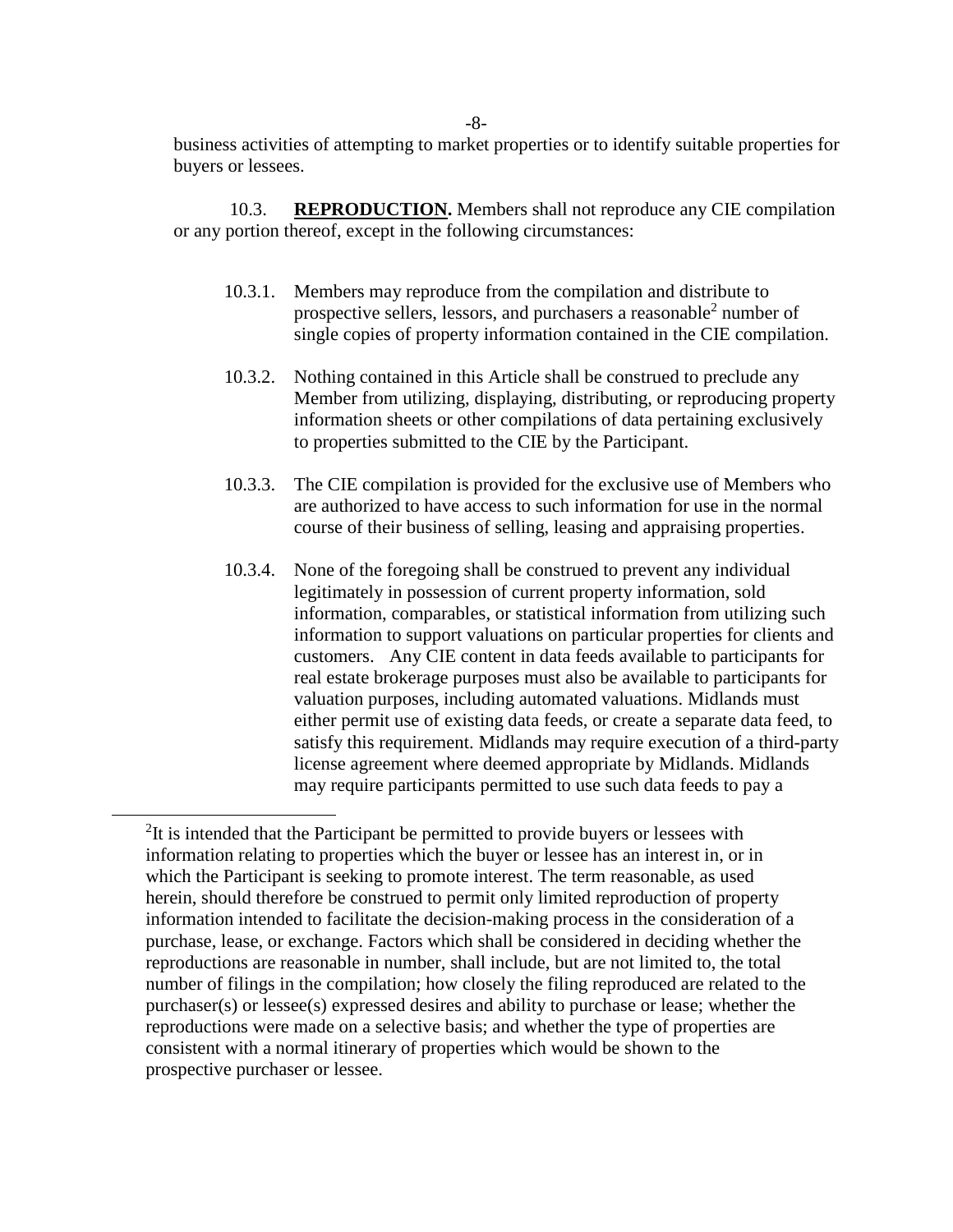reasonable cost incurred by Midlands in providing the information. Information deemed confidential may not be used as supporting documentation. Any other use of such information is unauthorized and prohibited by these Rules.

- 10.3.5. Each Participant shall be entitled to lease from the CIE sufficient copies of each Exchange compilation sufficient to provide the Participant and each licensee affiliated with the Participant (including licensed or certified appraisers) engaged in commercial/industrial activity with one copy of such compilation. The Participant shall pay, for each copy requested, the rental fee set by the Board. Participants shall acquire by such lease only the right to use the Exchange compilation in accordance with these rules.
- 10.4. **PUBLIC DISPLAYS.** Publicly-accessible Internet displays of Activestatus CIE information is allowed on all Member websites, and other third-party websites approved by Midlands.
- 10.5. **NOTIFICATION REQUIRED.** If a Member elects to implement a publicly-accessible Internet display of Active-status CIE information they must (a) notify Midlands and make their website accessible for purposes of ensuring compliance with the Rules, (b) clearly indicate on their website that the information being provided is for consumers' personal, non-commercial use, and (c) the website must clearly identify the Member and be under the apparent and actual control of the Member.
- 10.6. **MEMBER USE OF INFORMATION .** These Rules shall in no way limit a Member from marketing the listings of their firm on the website of their choice.

## 11. **ARTICLE 11. LIMITATION ON USE OF CIE INFORMATION**

Information from CIE compilations of current listing information, from statistical reports, and from any sold or comparable report of the CIE may be used by Members as the basis for aggregated demonstrations or market share or comparisons of firms in public mass-media advertising or in other public representations. This authority does not convey the right to include in any such advertising or representation information about specific properties which are listed with other Members, or which were sold by other Members (as either listing or cooperating broker).

However, any print or non-print forms of advertising or other forms of public representations based in whole or in part on information supplied by the CIE must

-9-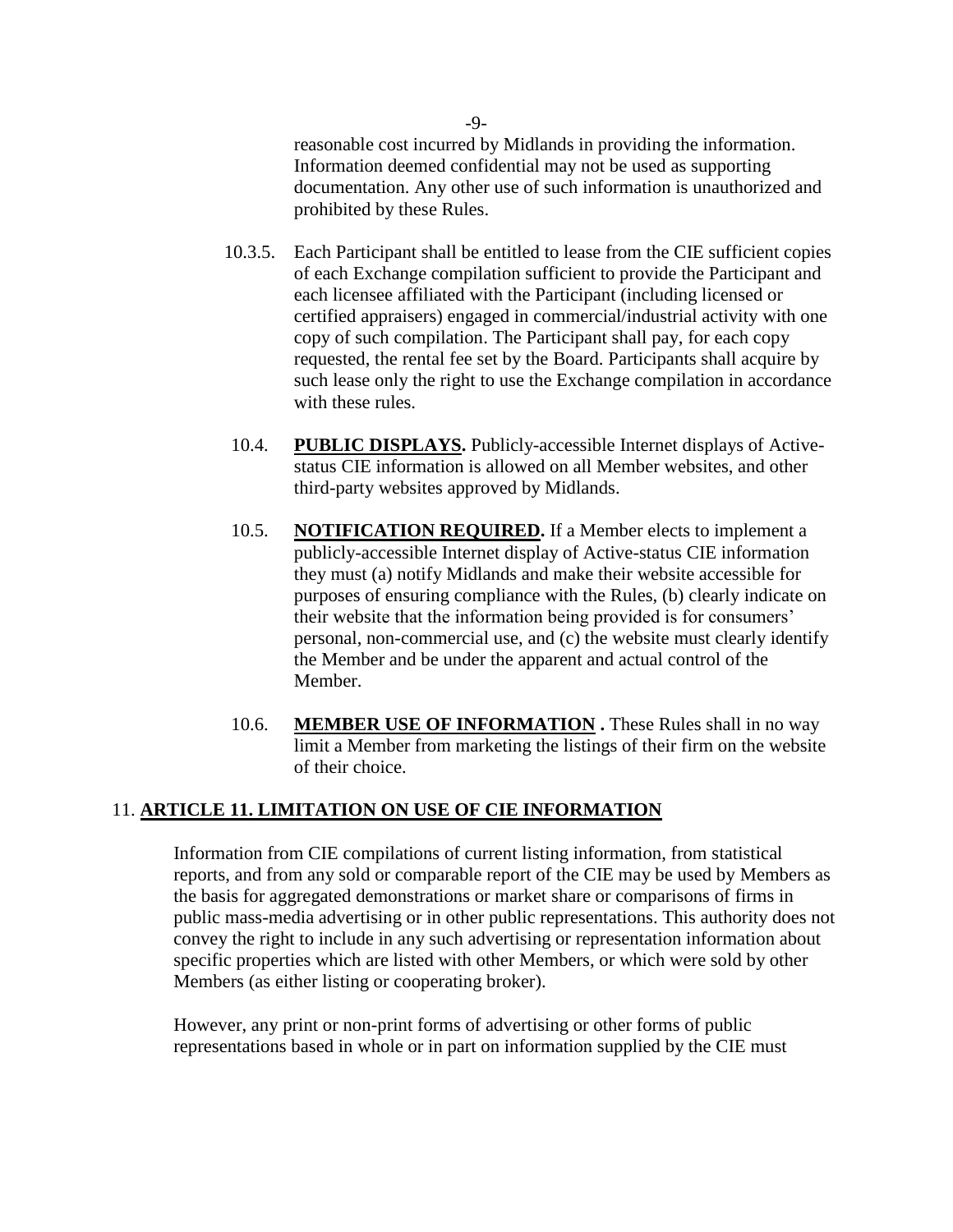-10-

clearly demonstrate the period of time over which such claims are based and must include the following, or substantially similar, notice:

"Based on information from the CIE for the period (date) through (date)."

#### 12. **ARTICLE 12. CONFIDENTIALITY OF EXCHANGE INFORMATION**

All information provided by the CIE to Members shall be considered confidential and is provided exclusively for the use of Members authorized and qualified to act as agents in the sale, lease, exchange, appraisal, or purchase of property filed with the CIE.

#### 13. **ARTICLE 13. AGREEMENT TO ARBITRATE**

13.1 **DISPUTES OF MEMBERS.** By becoming and remaining a Member, each Member agrees to arbitrate disputes involving contractual issues and questions and specific non-contractual issues and questions defined in Standard of Practice 17-4 of the REALTOR® Code of Ethics. This obligation to arbitrate shall extend to all Members of the CIE, including non-REALTOR® Members. with Exchange Participants in different firms arising out of their relationships as Exchange Participants subject to the following qualifications:

13.1.1 If all disputants are members of the same Board of REALTORS®, or have their principal place of business within the same Board's territorial jurisdiction, they shall arbitrate pursuant to the procedures of that Board/Association of REALTORS®.

13.1.2 If the disputants are members of different Boards of REALTORS®, or if their principal place of business is located within the territorial jurisdiction of different Boards of REALTORS®, they remain obligated to arbitrate in accordance with the procedures of the REALTORS® Association of the State.

Interboard Arbitration Procedures: Arbitration shall be conducted in accordance with any existing interboard agreement or, alternatively, in accordance with the Interboard Arbitration Procedures in the Code of Ethics and Arbitration Manual of the National Association of REALTORS®. Nothing herein shall preclude Participants from agreeing to arbitrate the dispute before a particular local Board or Association of REALTORS®.

Awards: The obligation to arbitrate includes the duty to either 1) pay an award to the parties named in the award or 2) deposit the funds with the Professional Standards Administrator or Executive Officer to be held in an escrow or trust account maintained for this purpose. Failure to satisfy the award or deposit the funds with the association within ten days may be considered a violation of the CIE rules and may subject the participant to disciplinary action at the sole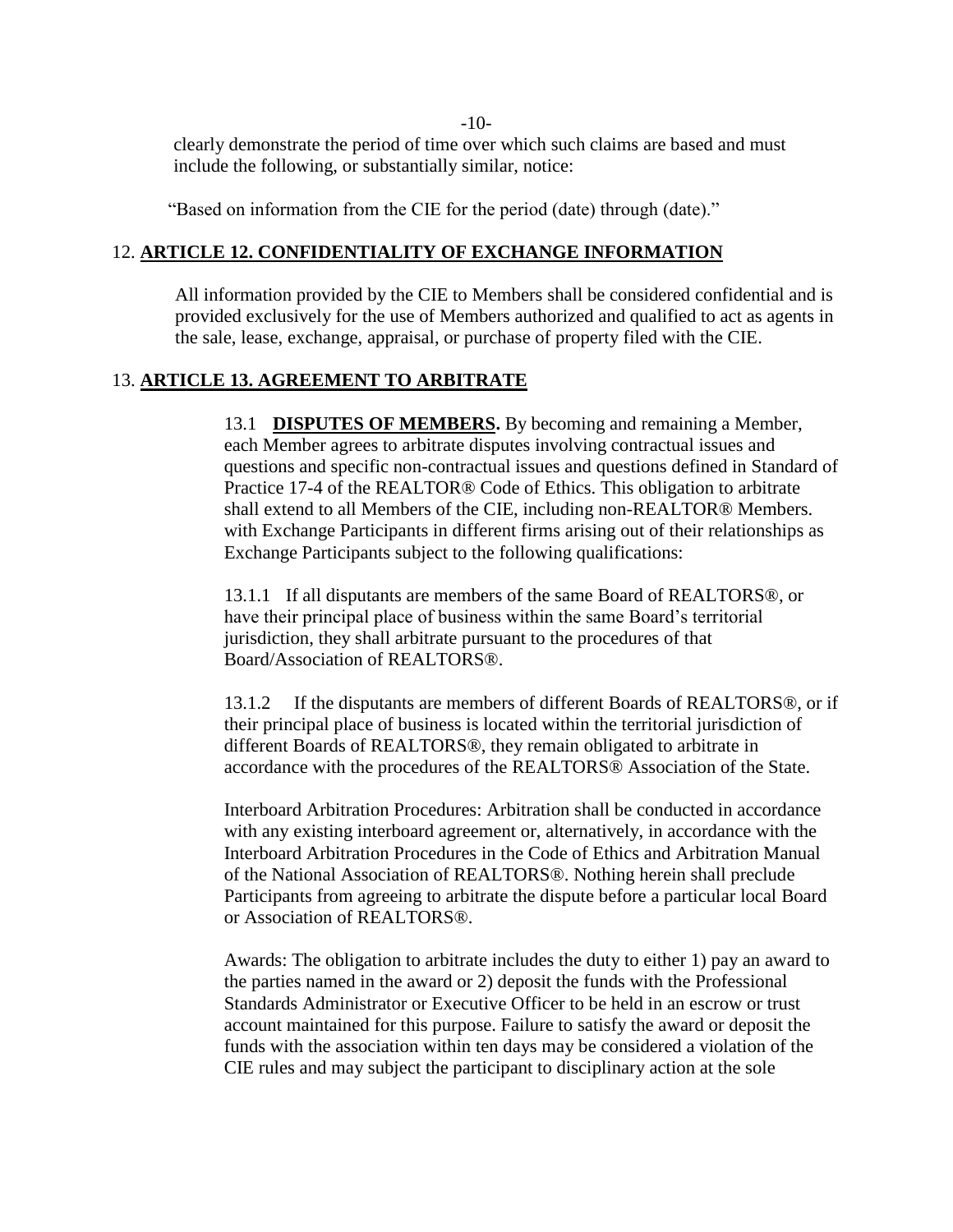discretion of the CIE.

13.2 **ASSOCIATION PROCEDURES .** If all disputants are members of the same local REALTOR® association or if one of the disputants is a non-REALTOR®, the parties agree to have their arbitration conducted pursuant to the procedures of the local REALTOR® association's Board of Directors.

13.3 **MORE THAN ONE ASSOCIATION**. If the disputants are members of different REALTOR® associations, they remain obligated to arbitrate in accordance with the procedures of the State association.

## 14. **ARTICLE 14. STANDARD OF CONDUCT FOR CIE MEMBERS**

14.1 **AGENCY RELATIONSHIP.** CIE Members shall not engage in any practice or take any action inconsistent with exclusive representation or exclusive brokerage relationship agreements that other Members have with clients.

14.2 **SIGNS.** Signs giving notice of property for sale, rent, or lease shall not be placed on a property without consent of the seller/landlord.

14.3 **ACTING AS SUBAGENTS OR BUYER/TENANT AGENTS.** CIE Members acting as subagents or as buyer/tenant representatives or brokers shall not attempt to extend a listing broker's offer of cooperation and/or compensation to other brokers without the consent of the listing broker.

14.4 **SOLICITATION OF LISTING .** Members of the CIE shall not solicit a listing which is currently listed exclusively with another broker. If, however, the listing Member, when asked by another CIE Member refuses to disclose the expiration date and nature of such listing; i.e., an exclusive right to sell, an exclusive agency, or other form of contractual agreement between the listing Member and the client, the Member may contact the owner to secure such information and may discuss the terms upon which the CIE Member might take a future listing, or alternatively may take a listing to become effective upon expiration of any existing exclusive listing.

14.5 **SOLICITATION OF BUYER/TENANT AGREEMENT.** CIE Members shall not solicit buyer/tenant agreements from buyers/tenants who are subject to exclusive buyer/tenant agreements. However, if asked by a CIE Member, the broker refuses to disclose the expiration date of the exclusive buyer/tenant agreement, the CIE Member may contact the buyer/tenant to secure such information and may discuss the terms upon which the CIE Member might enter into a future buyer/tenant agreement or, alternatively, may enter into a buyer/tenant agreement to become effective upon the expiration of any existing exclusive buyer/tenant agreement.